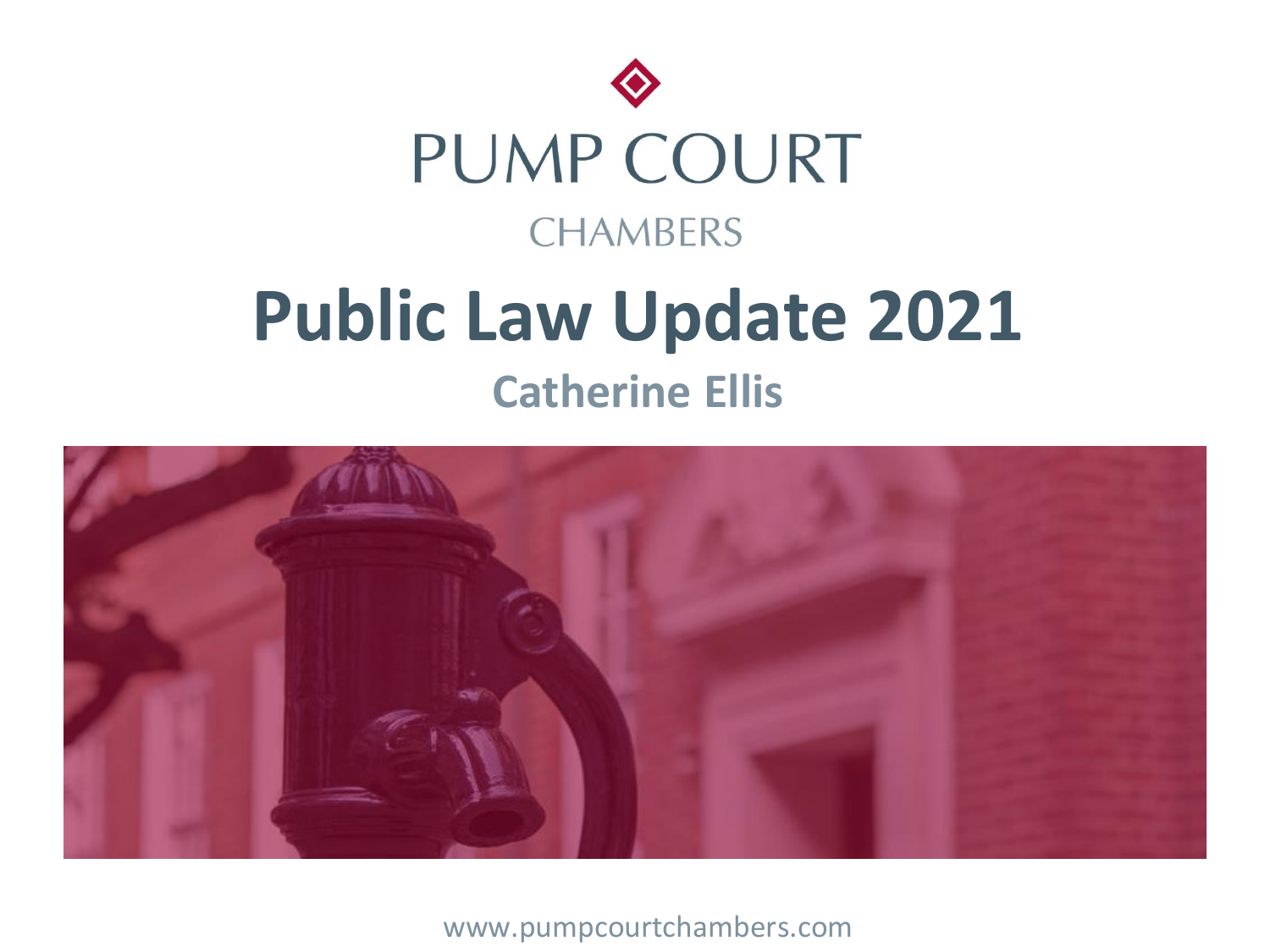

# Broad Topics (1)

### • Permanency Planning, including:

- Adoption by former partner (Re E);
- Adoption by step-parents (Re L);
- Discharge of care order the legal test;
- Leave to discharge SGO the legal test;

### • Care Planning, Placement and Case Review, including:

- $-$  D of E Guidance  $8<sup>th</sup>$  July 2021;
- Re T (A Child) [2021] UKSC 35;
- Recent DOLS authority;
- SI 2021/161 (coming into force 9<sup>th</sup> September 2021).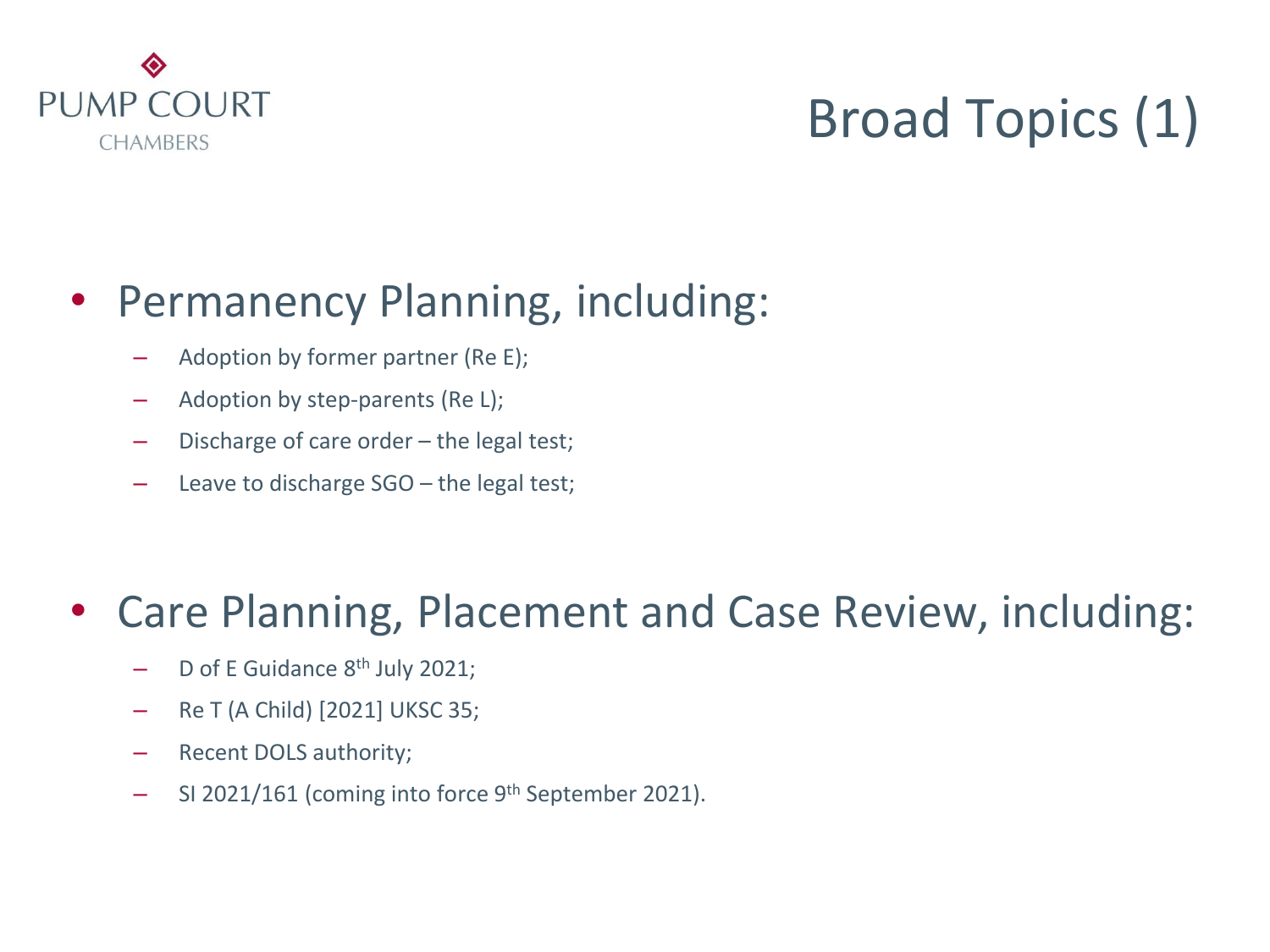

# **Broad Topics (2)**

### • Fact-Findings:

- Factors to be considered when deciding whether a fact-finding exercise is necessary;
- Reopening findings.

### • Miscellaneous, including:

- Duty of care owed by LA's to children voluntarily accommodated;
- Joinder of foster carers (Re R);
- The law applicable to the issue of male circumcision of a child subject to an ICO;
- Port Alerts;
- Post-Brexit: transferring proceedings to countries within the EU;
- ECHR contact with a child in care.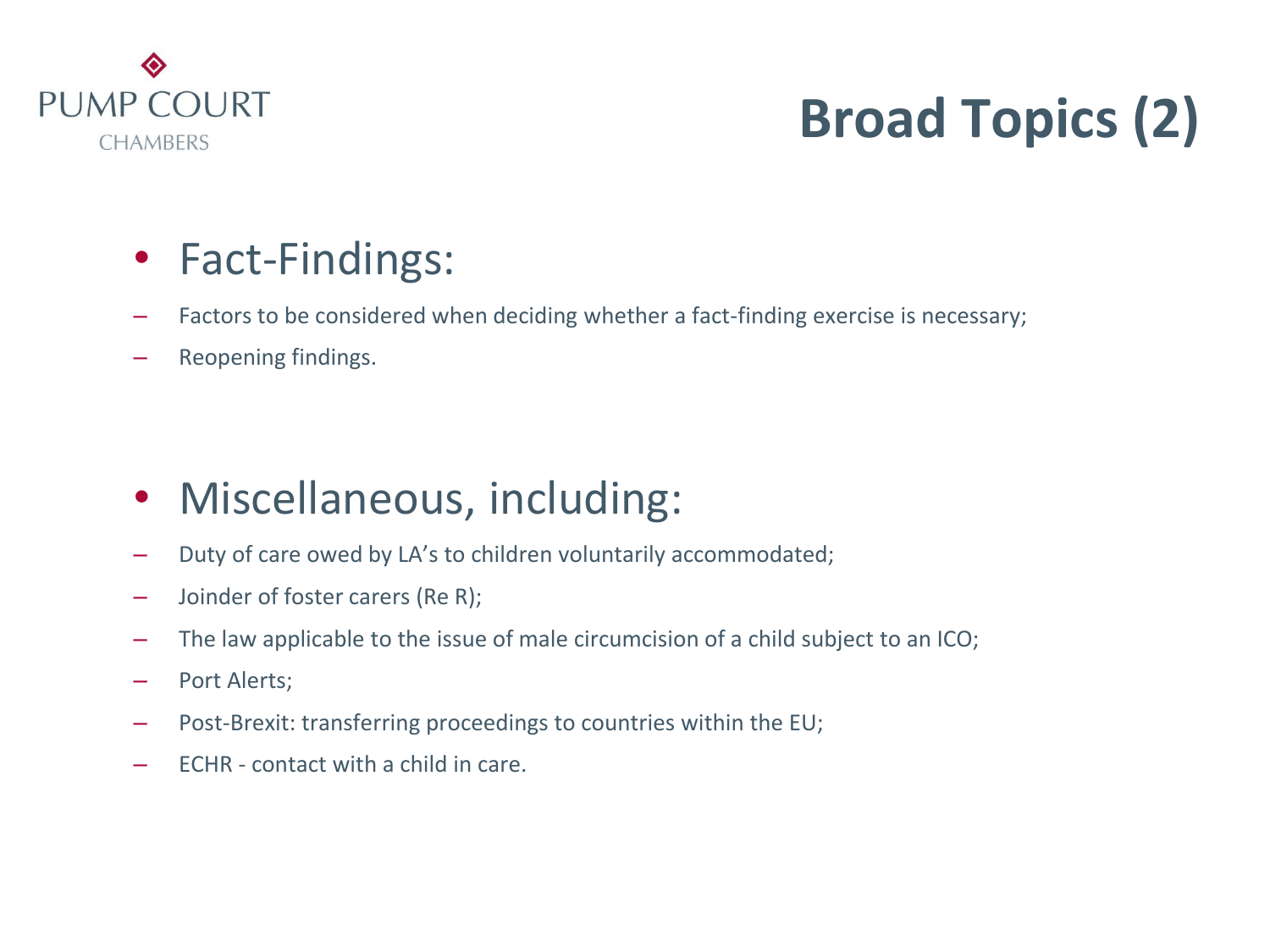

# Permanency Planning

### • **Adoption by a former partner**

*Re E (Adoption by one person) [2021] EWFC 45*

– Application brought under s51 ACA 2002:

"An adoption order may be made on the application of one person who has attained the age of 21 years if the court is satisfied that the person is the partner of a parent of the person to be *adopted"*

– Who constitutes a "partner"? S144(7) ACA 2002

s144(4) ACA 2002 ("General Interpretation"):

*"In this Act, a couple means – (a) a married couple, or (aa) two people who are civil partners of each other, or (b) two people (whether of different sexes or the same sex) living as partners in an enduring family relationship."*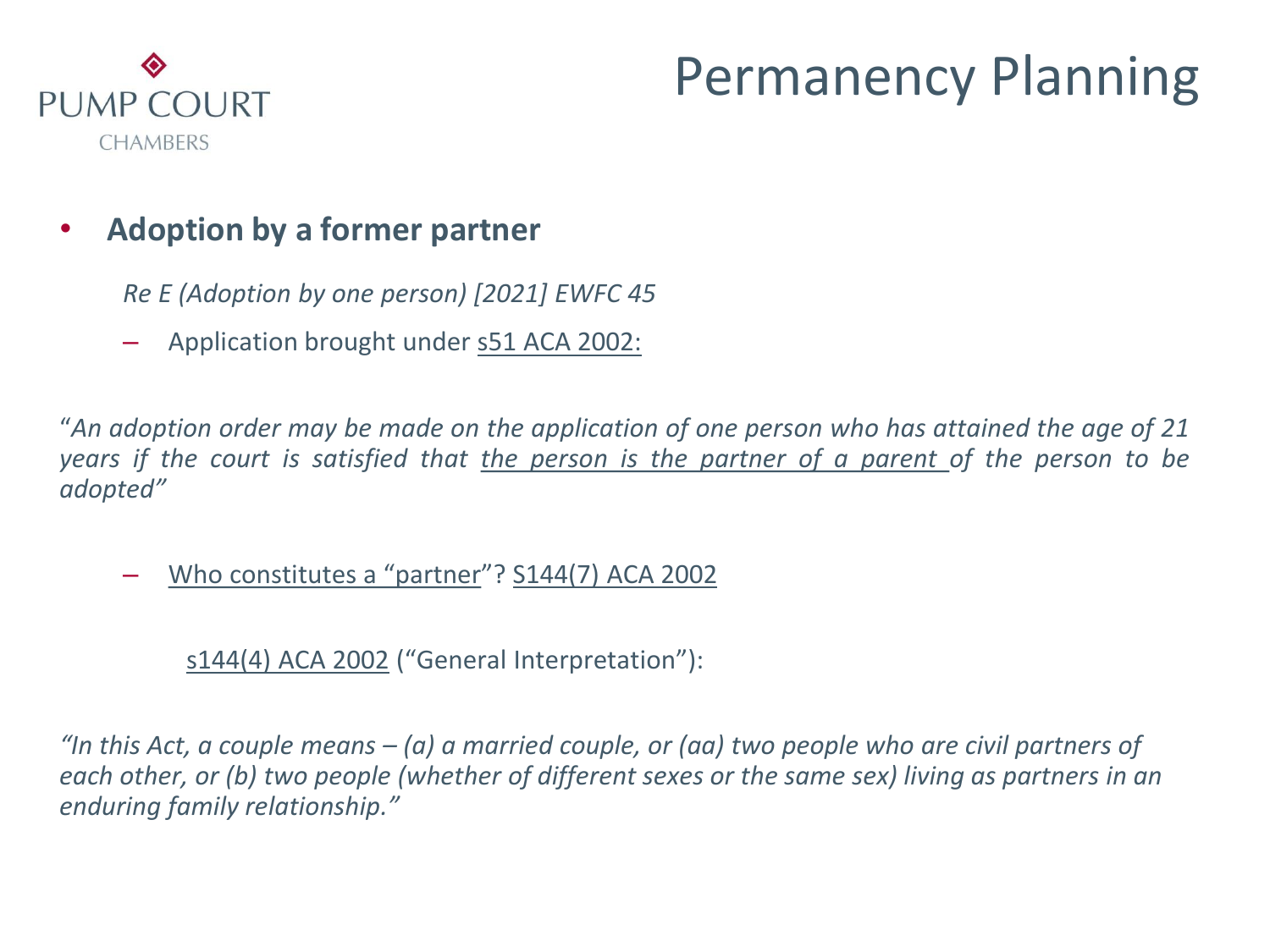

# Who is a "partner"?

- Considered various authorities re s54(1) HFEA 2008;
- Importance of treating family legislation as dynamic;
- Theis, J in *Re X (Parental Order: Death of Intended Parent Prior to Birth) [2020] EWFC 39; [2020] 2FLR 1326);*
	- Particular reference to her conclusion that the statute should be "read down" in order to permit the order to be made;
	- "*To do otherwise would be incompatible with the underlying thrust of the legislation being construed"*
	- *"The words sought to be implied "go with the grain of the legislation"*
	- Cobb, J approached the ACA 2002 with the same perspective;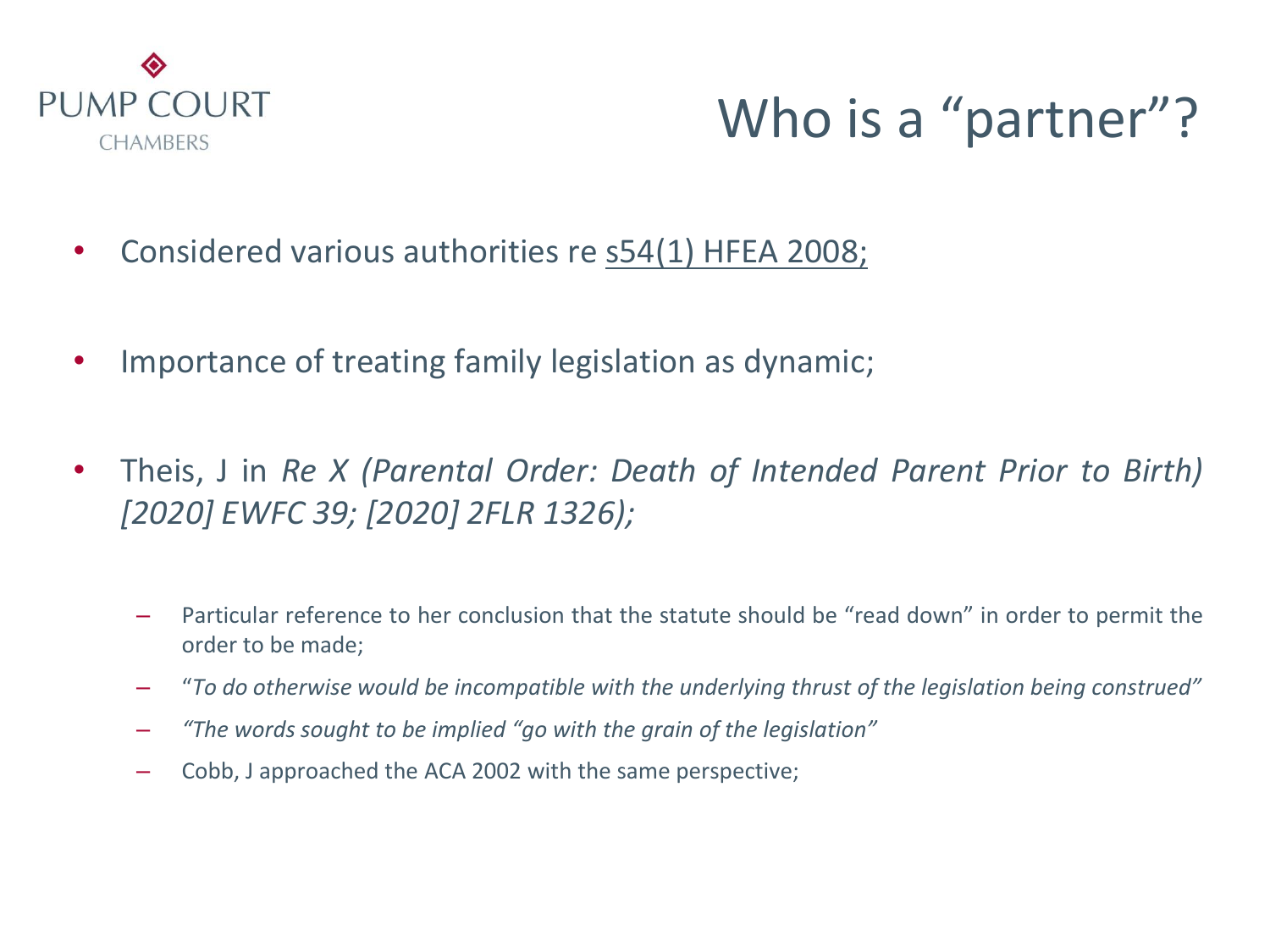

## "A Sensible Result"

- Cobb, J satisfied that "*the ACA 2002 should be construed in such a way as to achieve a 'sensible' result"*
	- Court should take into account child's best interests (and welfare) in deciding application but not a decision where the welfare is paramount;
	- Fact that the parents had never married nor been civil partners should not be a disqualifying factor;
	- What IS required is:

"…*an unambiguous intention to create and maintain family life, and secondly, a factual matrix consistent with that intention"*

Found to exist on the specific facts of this case.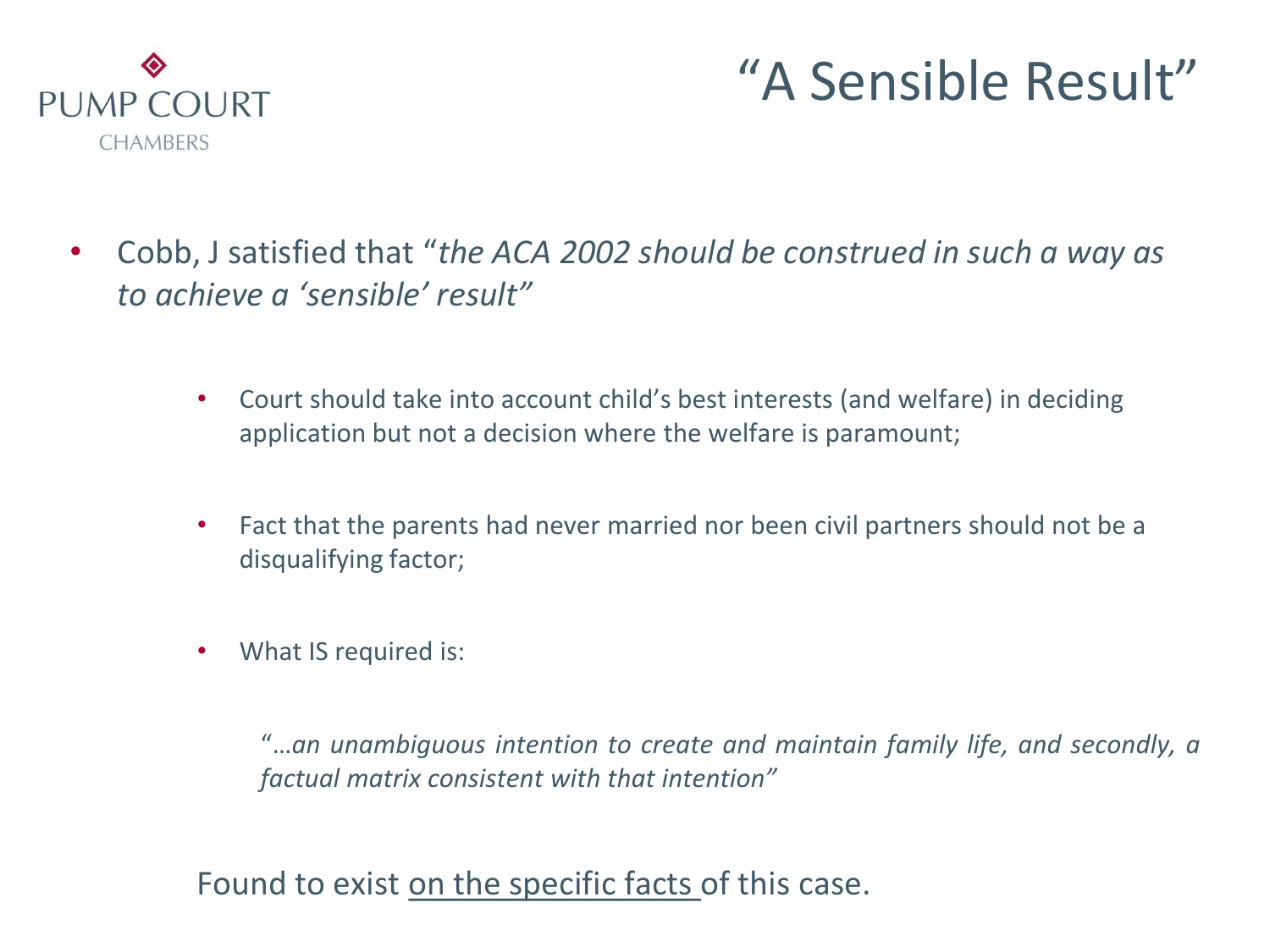### Permanency



### • **Adoption by a Step-parent**

*Re L (A Child: Step-parent adoption) [2021] EWCA Civ 801.*

### • **Leave to discharge a SGO – legal test**

*Re M (Special Guardianship Order: Leave to Apply to Discharge) [2021] EWCA Civ 442*

- Comparison with *M v Warwickshire County Council [2007] EWCA Civ 1084* test for leave re revocation of placement order;
- Same structure applicable to SGO 2 stage test:
	- Change in circumstances (necessary but not sufficient);
	- Evaluation weighing the welfare of the children and the prospects of success.

"*It must be remembered that at this stage the assessment concerns the effect on the child's welfare of the application to discharge the SGO being heard or not heard: the question of whether it is in the child's interests for the SGO to be discharged only arises if leave is granted, at which point welfare is undoubtedly paramount"*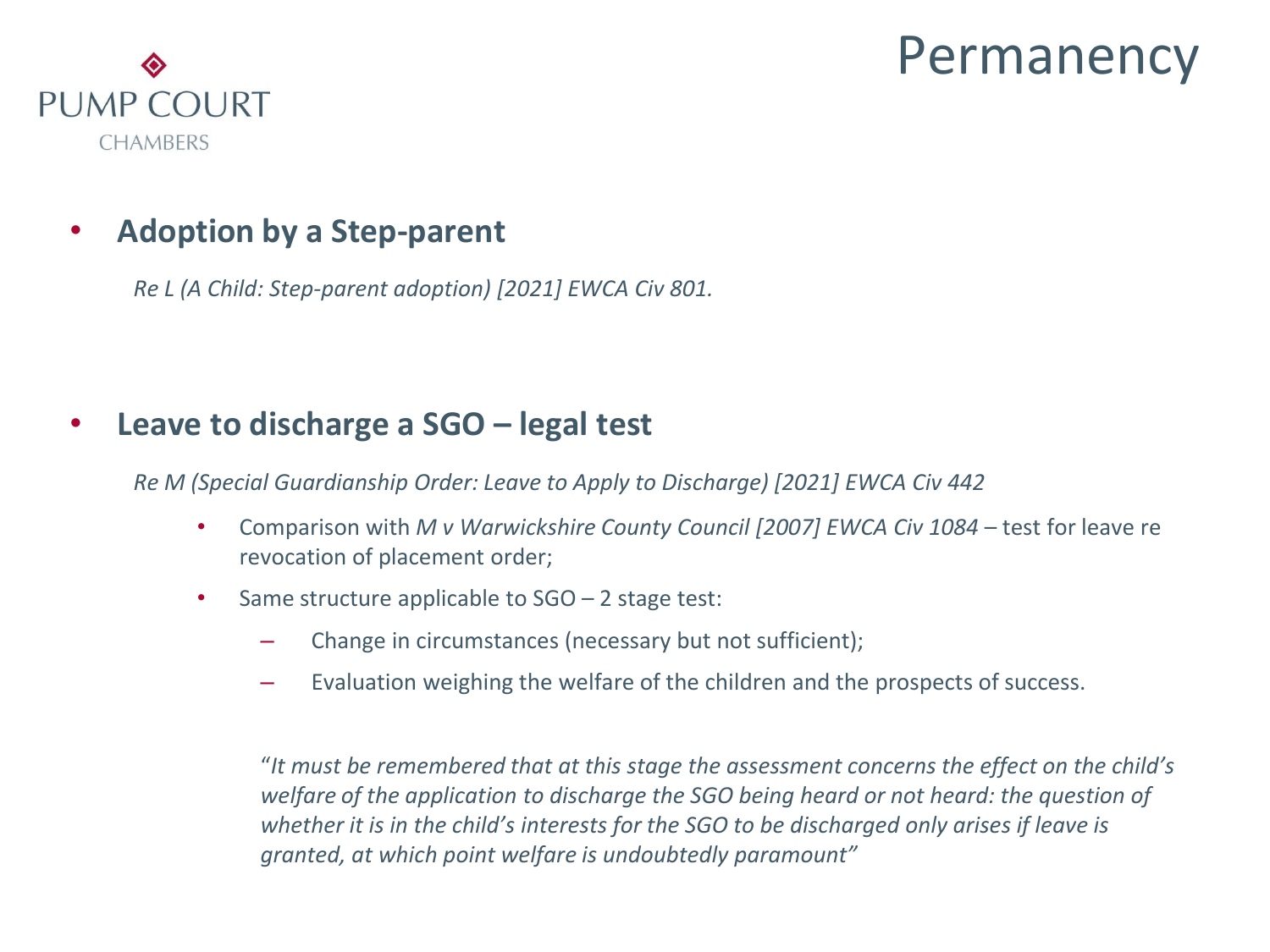

### Permanency

#### • **Discharge of a care order – legal test**

*Re TT (Children: discharge of care order) [2021] EWCA Civ 742*

- Critical of comments made by Mostyn, J in *GM v Carmarthenshire County Council [2018] 3 WLR 1126* regarding legal test for discharge of a care order;
- "Clear" legal principles set out at paragraph 31;
- "*the fundamental test to be applied to an application under s39 and to other applications under the Act, is as I have said, the welfare principle and not a test of necessity or some other test…"*
- Attempts to shift the focus away from welfare "*neither helpful nor necessary"*

### • **Refusal of Placement Order**

*Re T&R (Children: Refusal of Placement Order) [2021] EWCA Civ 71*

- TJ's refusal to make placement orders in respect of 2 children aged 3 and 2;
- Decision upheld on appeal.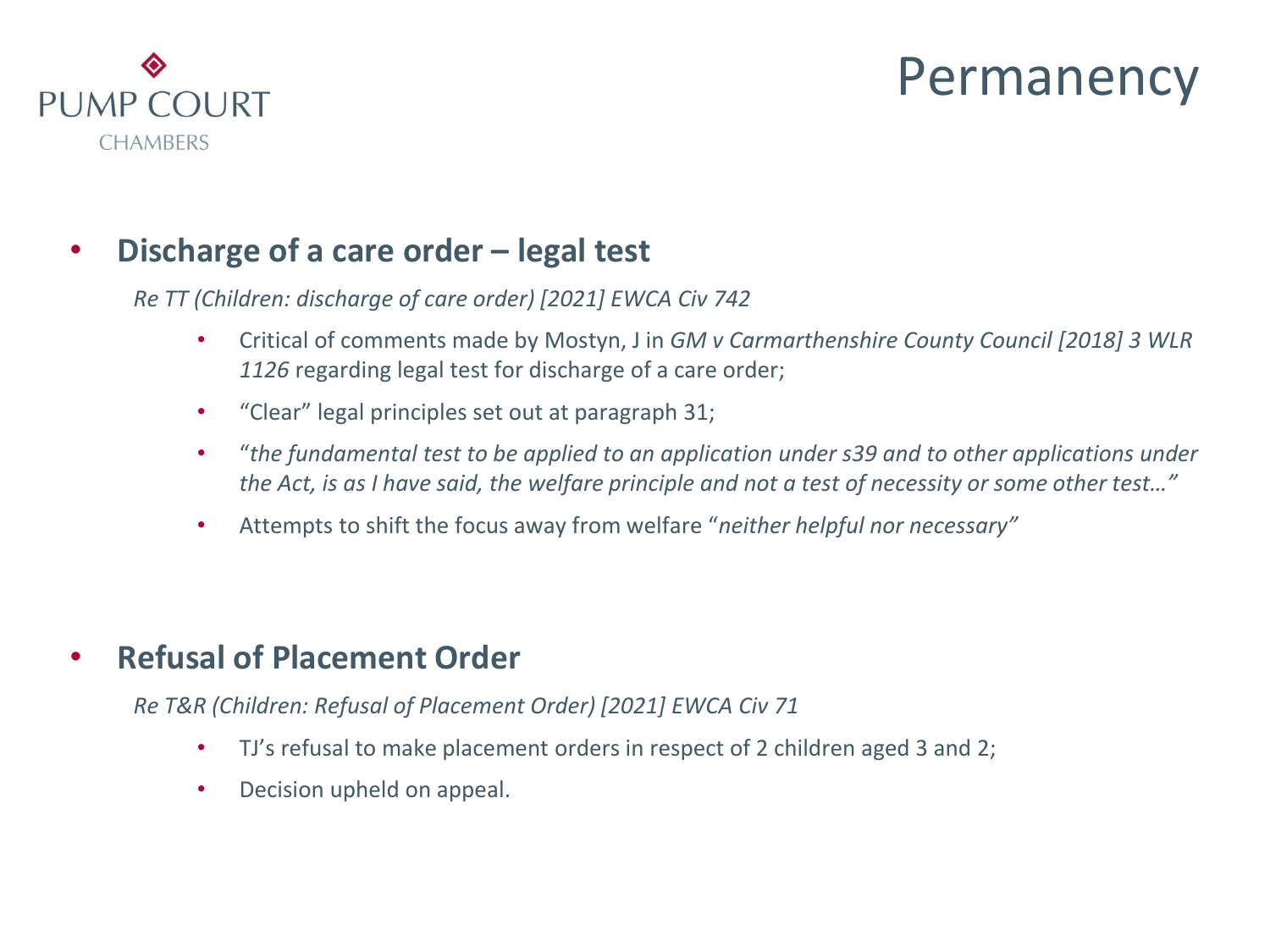#### ◈ **PUMP COURT CHAMBERS**

# Care planning, placement and case review

- **D of E Guidance updated 8th July 2021**
	- Comprehensive pulling together of various statutes and SI's in the area;
	- Including LA duties towards young people in the CJS
	- Some helpful tables
- **Care planning, placement and case review (England) (Amendment) Regulations 2021 (SI 2021/161)**
	- Coming into force tomorrow (9th September 2021);
	- Amends Reg 27:
		- "*an unregulated setting*" replaced with "*in accordance with other arrangements*" (in context of s22C(6)(d) CA 1989 )\*

and

• *"…where that accommodation is not specified in regulation 27A, [Responsible Authority] must have regard to the matters set out in Schedule 6"* 

\*Wording in heading to Schedule 6 is also amended in the same terms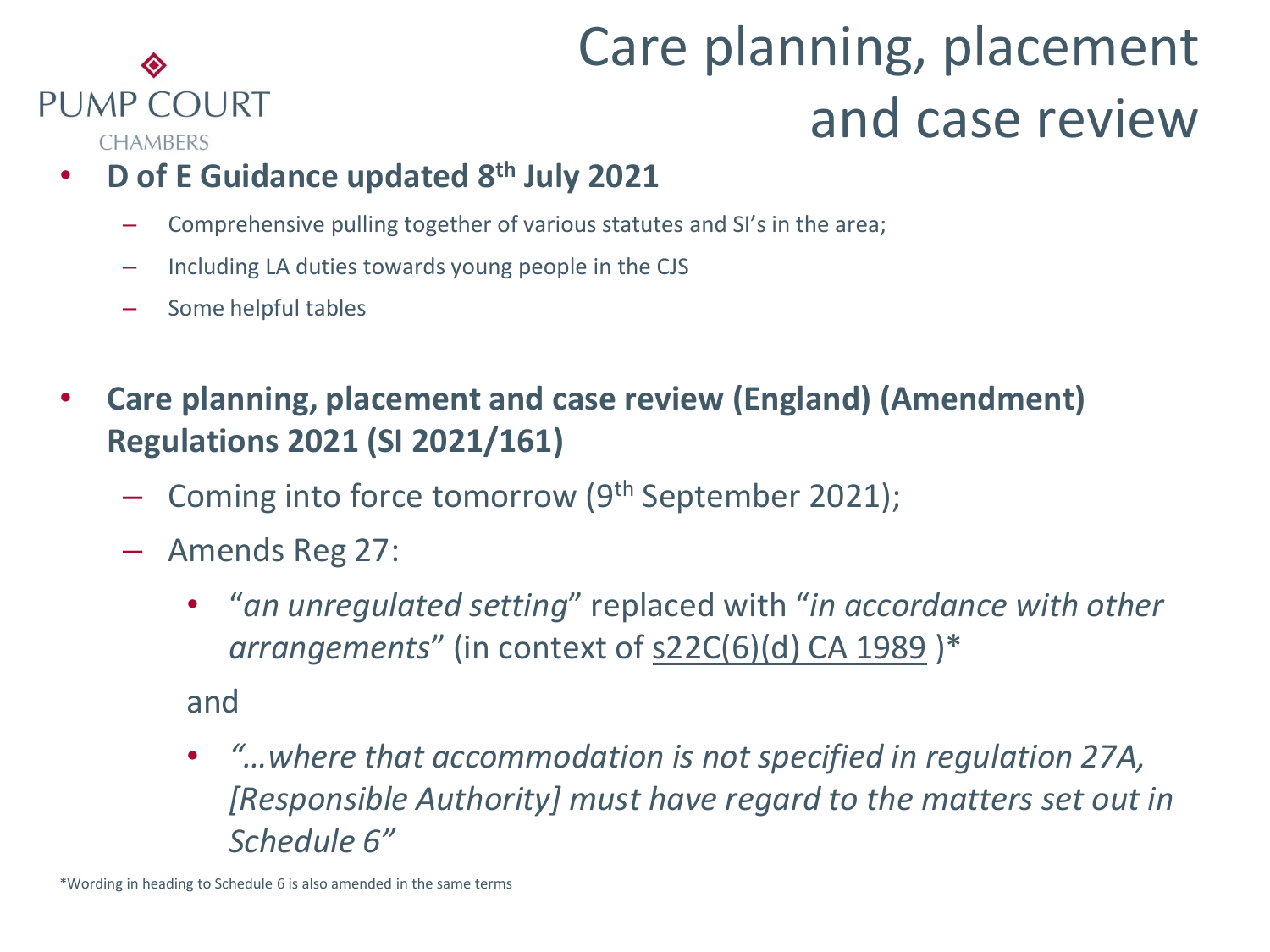## Regulation 27A



• Also creates "Regulation 27A":

**"27A Prohibition on placing a child under 16 in other arrangements**

*A responsible authority may only place a child under 16 in accommodation in accordance*  with other arrangements under section 22C(6)(d), where the accommodation is –

*(a) In relation to placements in England, in –*

*(i) A care home;*

*(ii) A hospital as defined in section s275(1) of the National Health Service;*

*(iii) A residential family centre as defined in section 4(2) of the Care Standards Act;*

*(iv) A school within the meaning of the Education Act 1996 providing accommodation that is not registered as a children's home;*

*(v) An establishment that provides care and accommodation for children as a holiday scheme for disabled children as defined in regulation 2(1) of the Residential Holiday Schemes for Disabled Children (England) Regulations 2013"*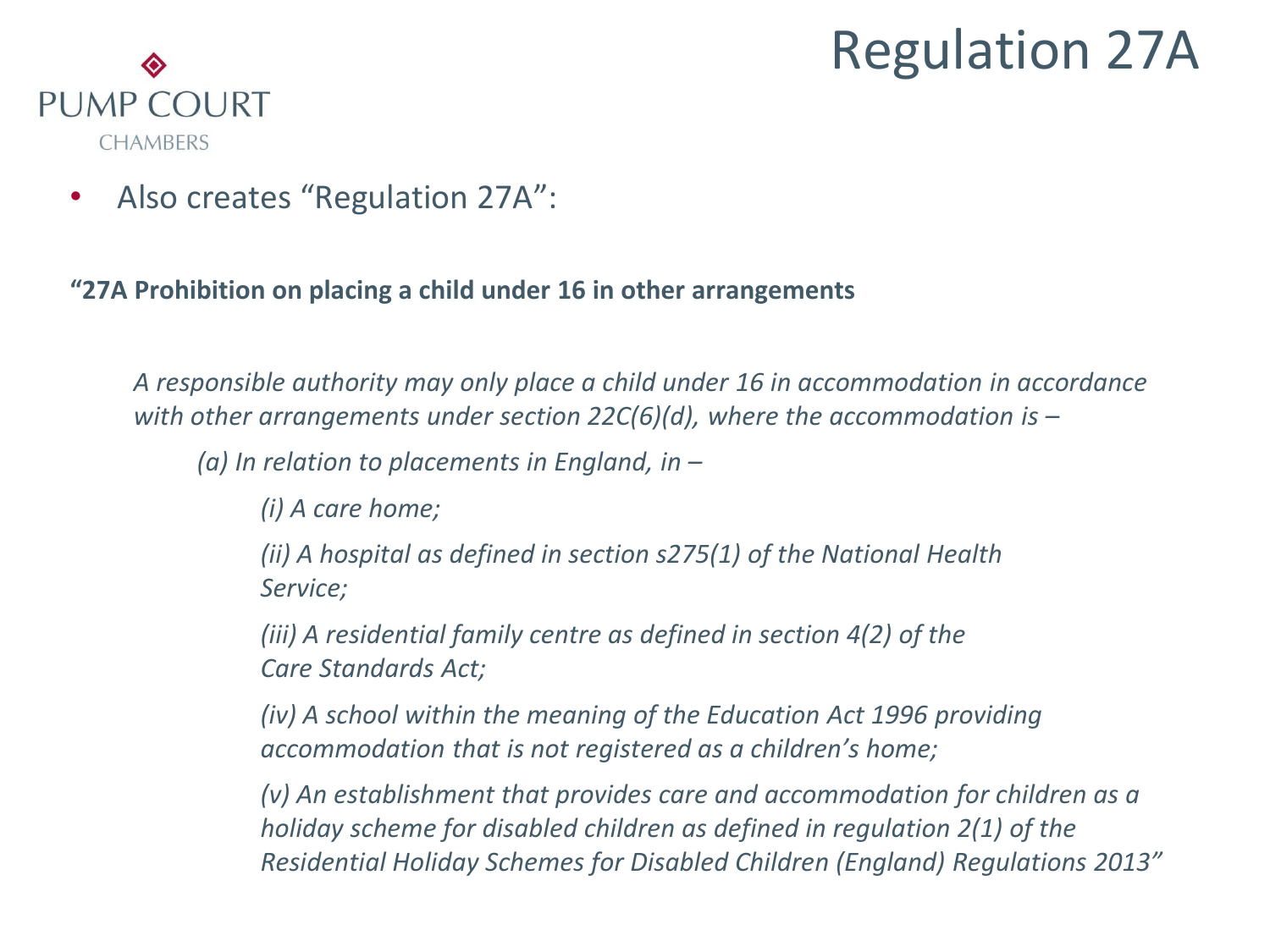

- **Supreme Court consideration of placement of children in unregistered accommodation**
	- *Re T (A Child) [2021] UKSC 35*
		- Focus of the appeal: Children who:
			- LA consider require to be deprived of their liberty; and
			- Meet s25 CA 1989 criteria; and
			- LA propose to place somewhere other than in a secure children's home approved for that purpose;
		- 2 distinct categories of children within the group:

(i) Children who would be placed in a secure children's home but there is no place available for them;

(ii) Children whose needs would, in the LA's assessment, be better met in an alternative placement.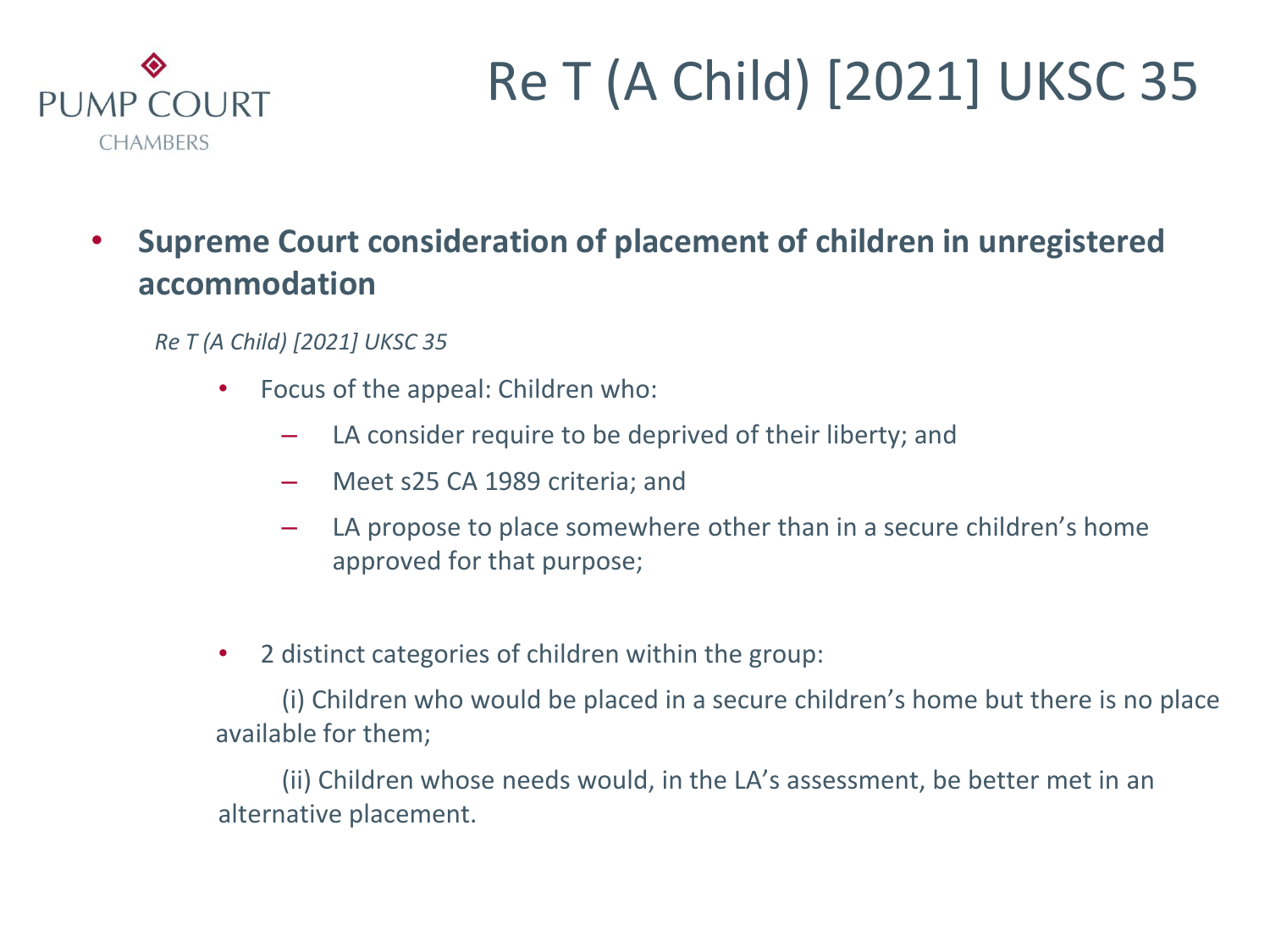

- "Unregistered" vs "Unregulated"
	- Children's homes have to be registered;
	- "unregulated placement" is not an apt expression to describe an unregistered Children's home (para 58).

- Exercise of HC inherent jurisdiction to authorise a child's placement in unregistered secure accommodation:
	- Not prohibited by the CA 1989 Pt XII s100(2)(d);
	- Did not cut across s25 CA 1989 statutory scheme;
	- Would not constitute a breach of ECHR Art 5.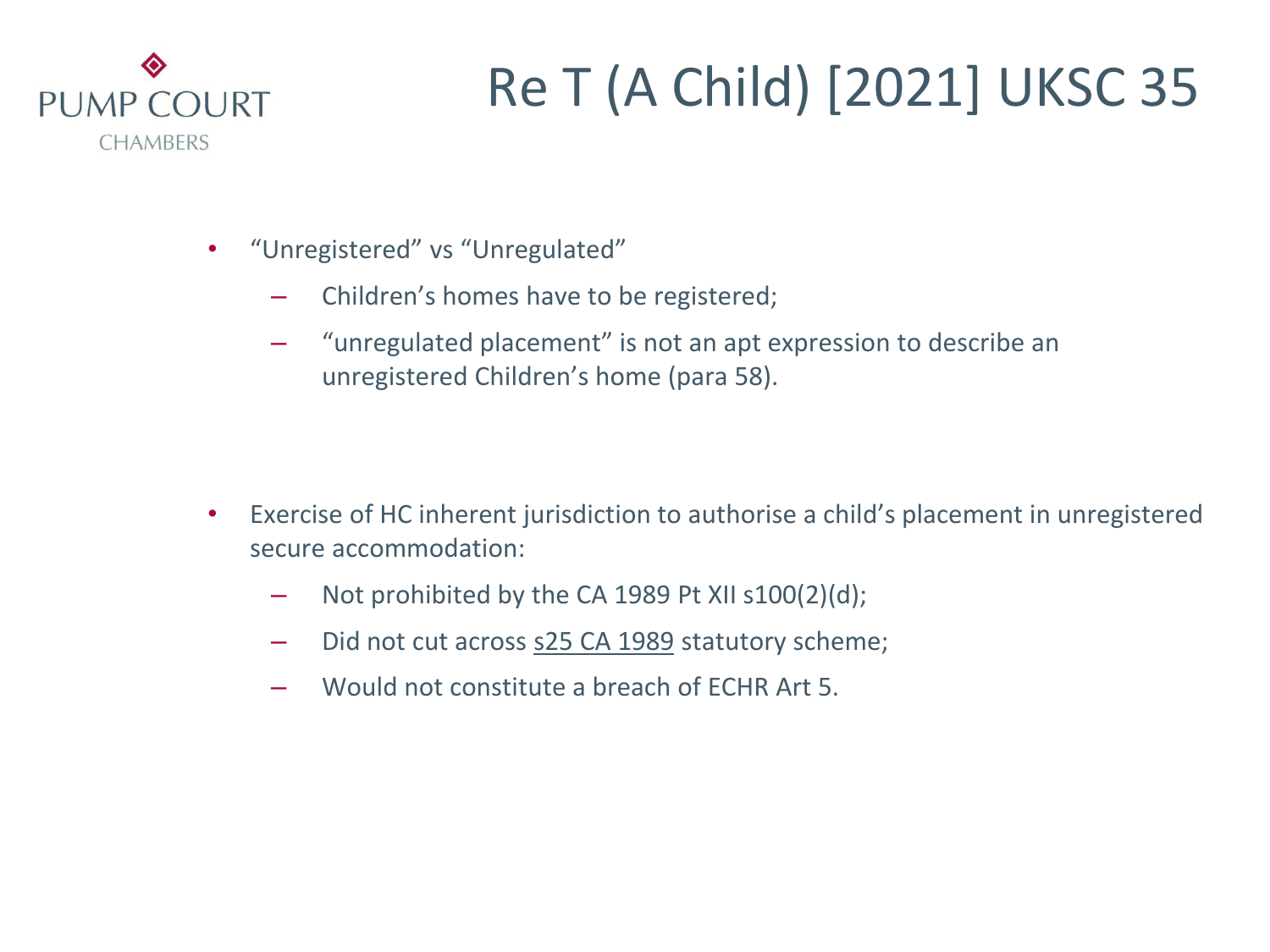

• Reference to Practice Guidance 12<sup>th</sup> November 2019 (and 1<sup>st</sup> Dec 2020 addendum):

"**Placements in unregistered children's homes in England or unregistered care home services in Wales**"

*"…to ensure that where a court authorises placement in an unregistered unit, steps are immediately taken by those operating the unit to apply for registration (if the unit requires registration)"*

*(Emphasis in original)*

• Lady Black "*confirmed in my view that the focus should be on the accommodation itself and the purpose for which it is provided, rather than the regime in the accommodation"*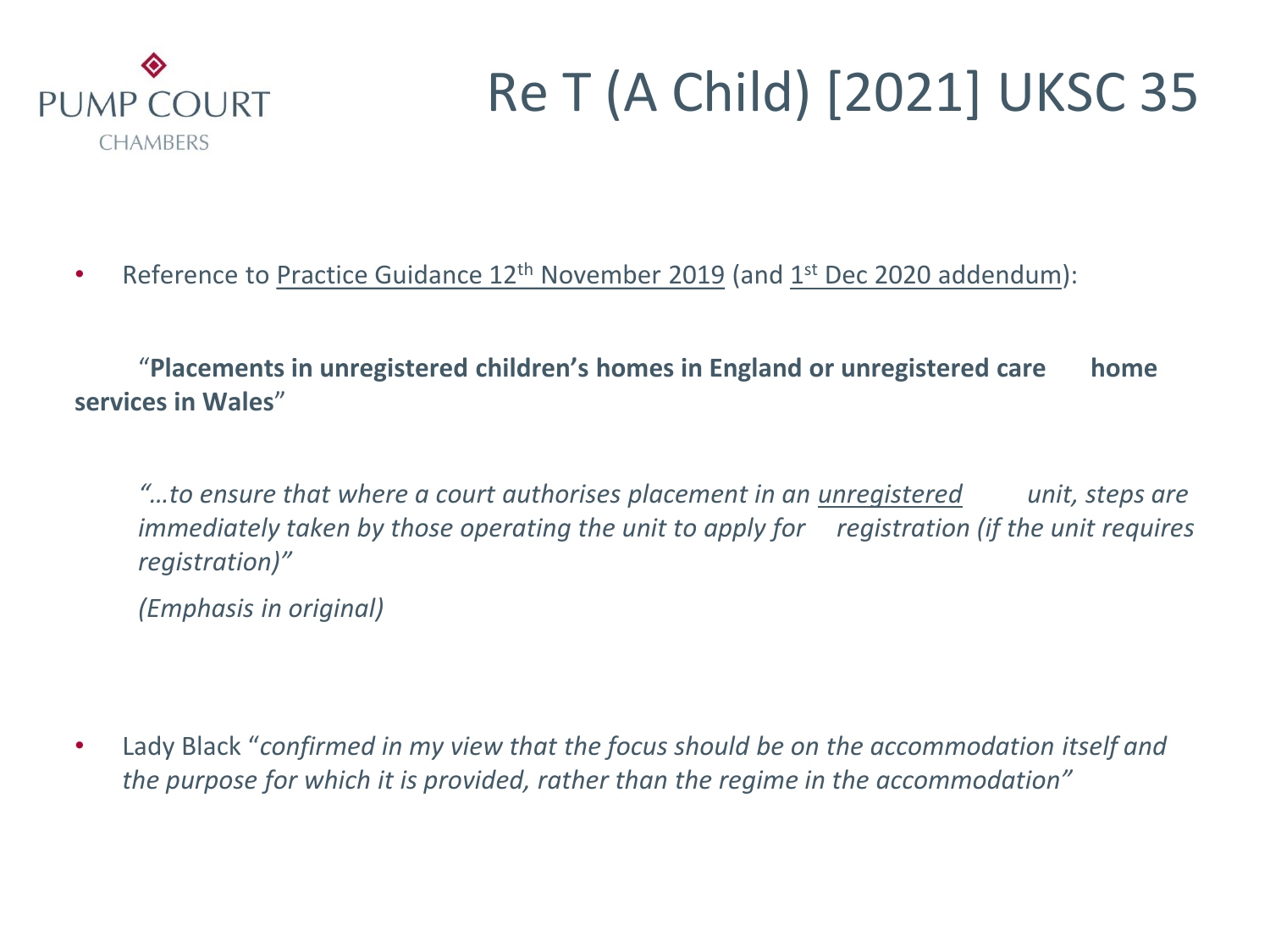

• Is it a permissible exercise of the inherent jurisdiction to authorise a LA to place a child in an unregistered children's home in relation to which a criminal offence would be being committed?

"*Ultimately, however, I recognise that there are cases in which there is absolutely no alternative, and where the child (or someone else) is likely to come to grave harm if the court does not act."* (para 145)

- Where court authorises placement:
	- Registration must be sought expeditiously
	- Court must satisfy itself that steps are being taken to apply
	- Court must monitor the progress of the application
	- If registration not achieved, court must review continued approval of placement (As per Practice Guidance)
- Various procedural safeguards/guidance set out (paras 155 and 171-172)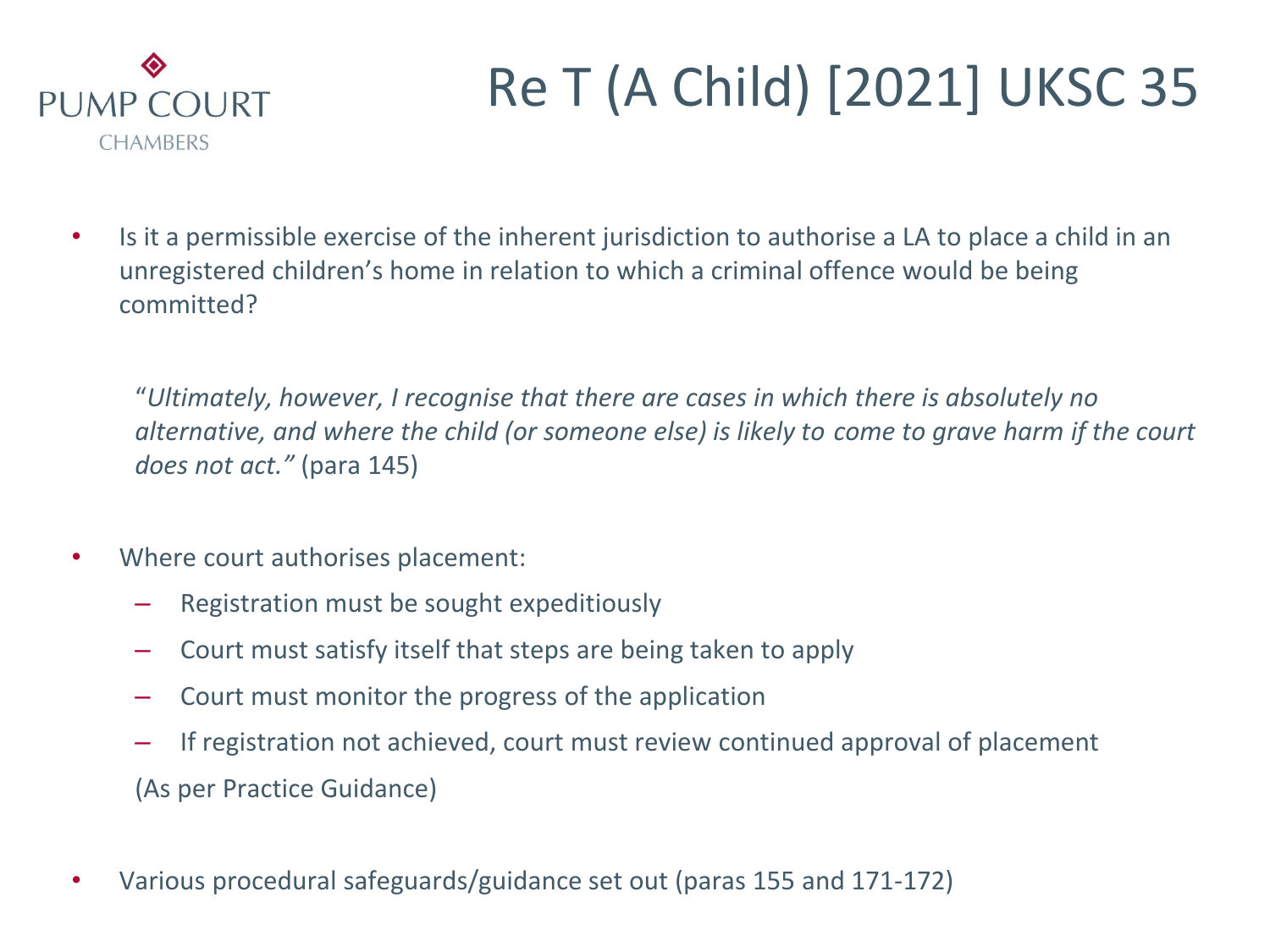

## DOLS – MacDonald, J

### • **Wigan MBC v W [2021] EWHC 1982 (Fam)**

- Refusal to authorise continued deprivation of liberty of 12 year old with very serious issues on a hospital ward, despite there being no other placement available for him;
- Conditions were so inappropriate that they constituted a clear and continuing breach of Y's Article 5 rights – fact of no alternative could not, of itself, justify the arrangements.

### • **North Yorkshire CC v C [2021] EWHC 2171**

- 15 year old girl urgently in need for Tier 4 MH bed in medium secure unit;
- 2 MH Trusts had available beds but refused admission;
- MacDonald, J joined the two trusts and Sos for Health as parties to proceedings to investigate properly the obstacles to her admission and how to overcome them;
- Unusual step for HC to adopt the role of mediator/facilitator between NHS England and two NHS Mental Health Trusts. Represented the "*best opportunity to break the impasse in this case and, finally, to secure for M the medium secure provision she has been assessed as urgently needing"*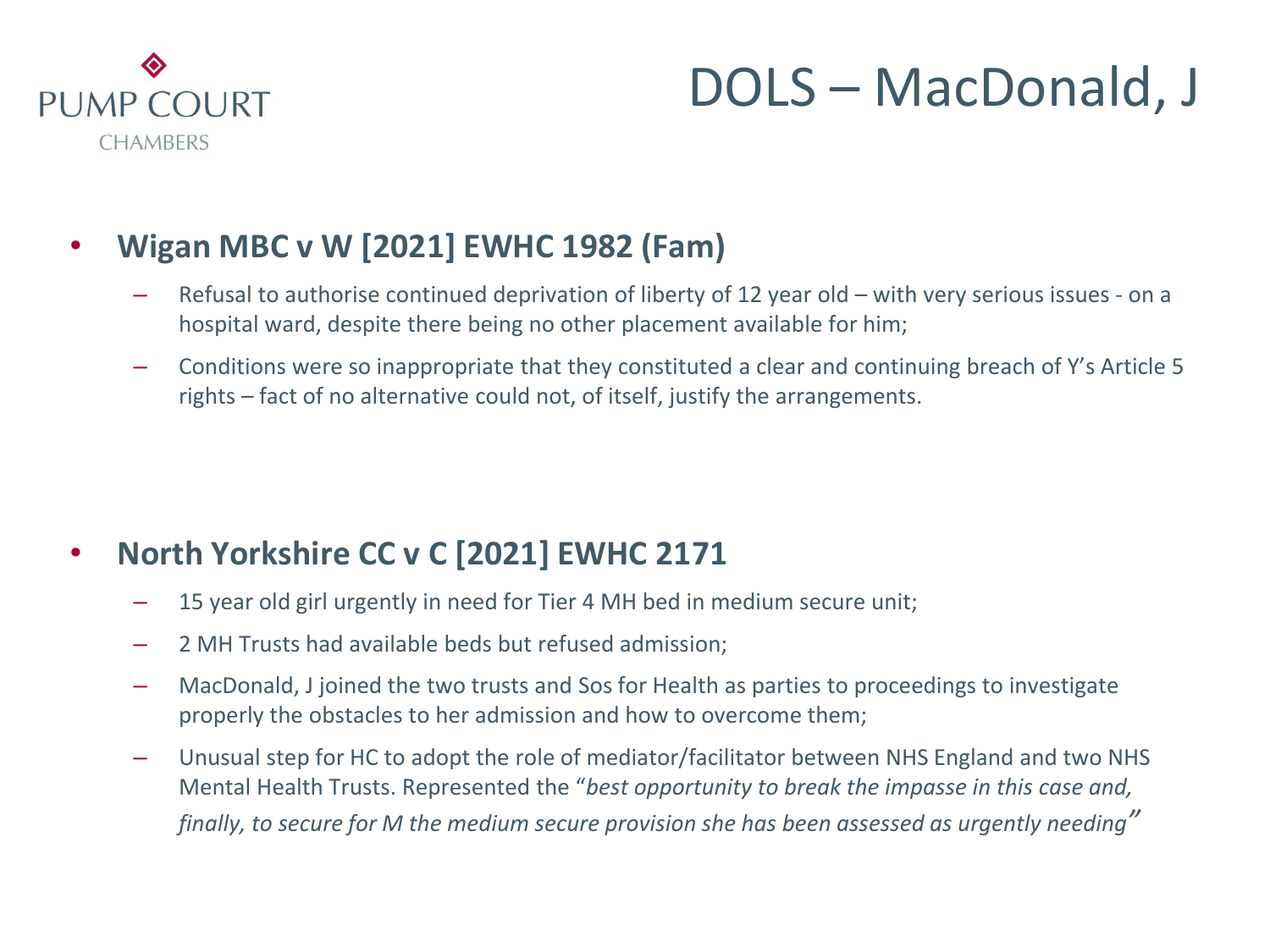

# Fact-Finding Hearings

- **Re H (Children) (Fact-Finding) [2021] EWCA Civ 1192**
	- 2 Appeals against case management decisions not to order fact-finding
	- Considered statutory provisions, FPR and administrative guidance;
	- *Oxfordshire County Council v DP [2005] EWHC 1593* remains good law but the factors identified:

"*…should therefore be approached flexibly in the light of the overriding objective in order to do justice efficiently in the individual case."* (para 22 – see for examples)

### • **Re H-M (Children) [2021] EWCA Civ 748**

- Appeal against refusal to reopen findings of fact made in family proceedings following criminal conviction;
- Such applications must demonstrate a "solid" reason to believe that the findings need to be revisited;
- Analysis of the evidence presented to the Crown Court and highlighting where it differed from the evidence that had been before the family court is a necessary exercise.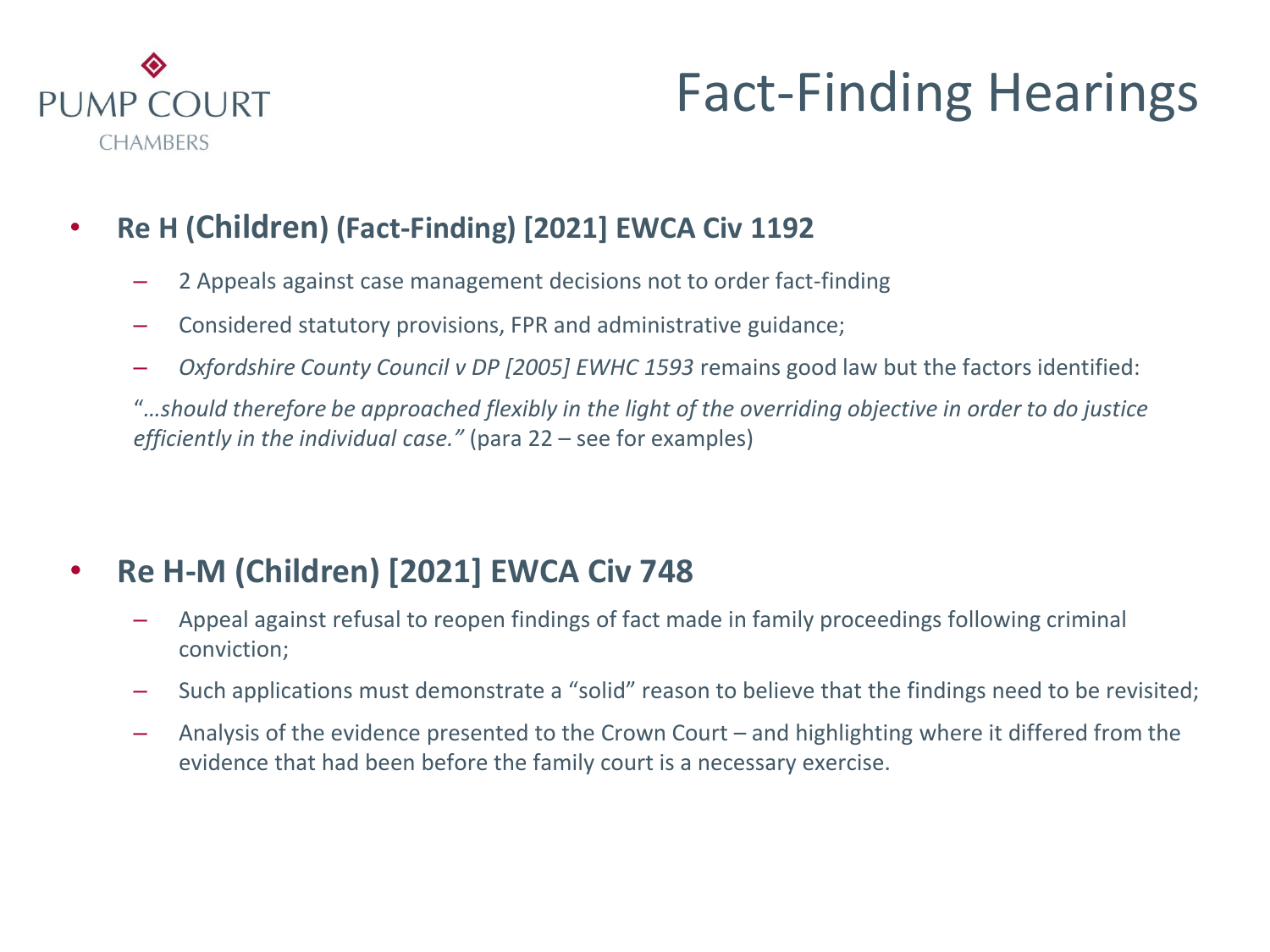

## Miscellaneous

### • **Duty of care owed by LA's to children voluntarily accommodated**

*YXA v Wolverhampton CC [2021] EWHC 1444*

- Claim brought in negligence for failure to issue proceedings;
- No duty of care for purposes of negligence claim;
- (HRA 1998 claim proceeded).

#### • **Joinder of foster carers to care proceedings**

*Re R (Care Proceedings: joinder of foster carer) [2021] EWCA Civ 875*

– Save in exceptional circumstances, foster carers and prospective adopters should not be joined as parties to care proceedings.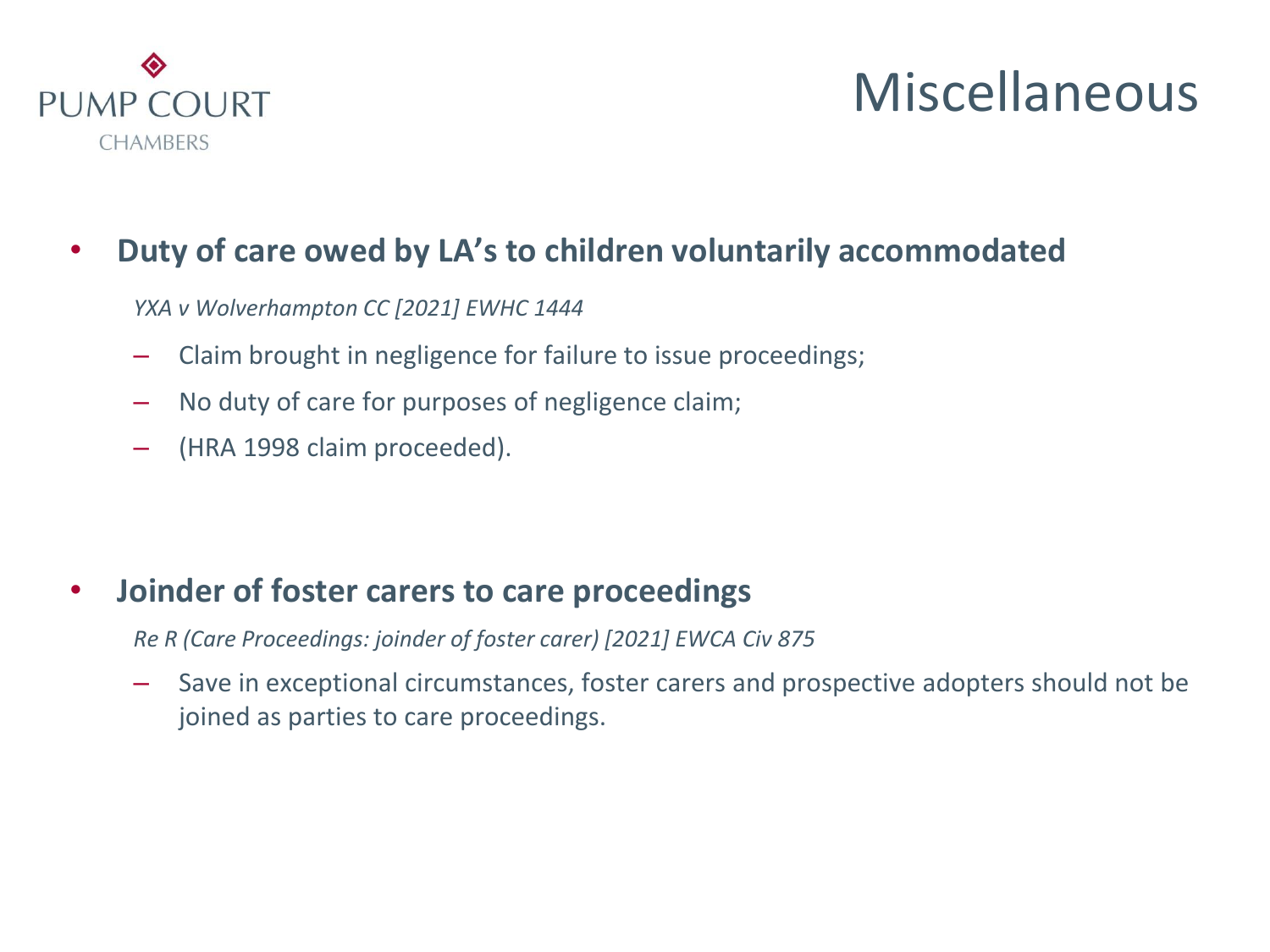

## Miscellaneous

### • **Circumcision of a male child subject to an ICO**

#### *Re P (Circumcision: Child in Care) [2021] EWHC 1616*

- Highlighted different position as between FGM and male circumcision;
- Welfare of child (immediate and long term) is paramount and checklist is engaged;
- Religious upbringing of a child in care may be a matter of great importance the significance of the issue will vary from case to case depending on the strength of the religious beliefs and observance of the child's parents;
- Views of primary carers also carry significant weight.

#### • **Free-standing Port Alerts**

- *A v B [2021] EWHC 1716 (Fam)*
- Mostyn, J considering whether the Family Court had the power to order;
- Family Court has no jurisdiction to order a Tipstaff Order (passport, location, collection);
- Port Alert is not a Tipstaff order is supplemental measure;
- Family Court able to use the HC inherent jurisdiction to make incidental or supplemental orders to give effect to decisions which are within its own jurisdiction;
- Not expected to be used routinely.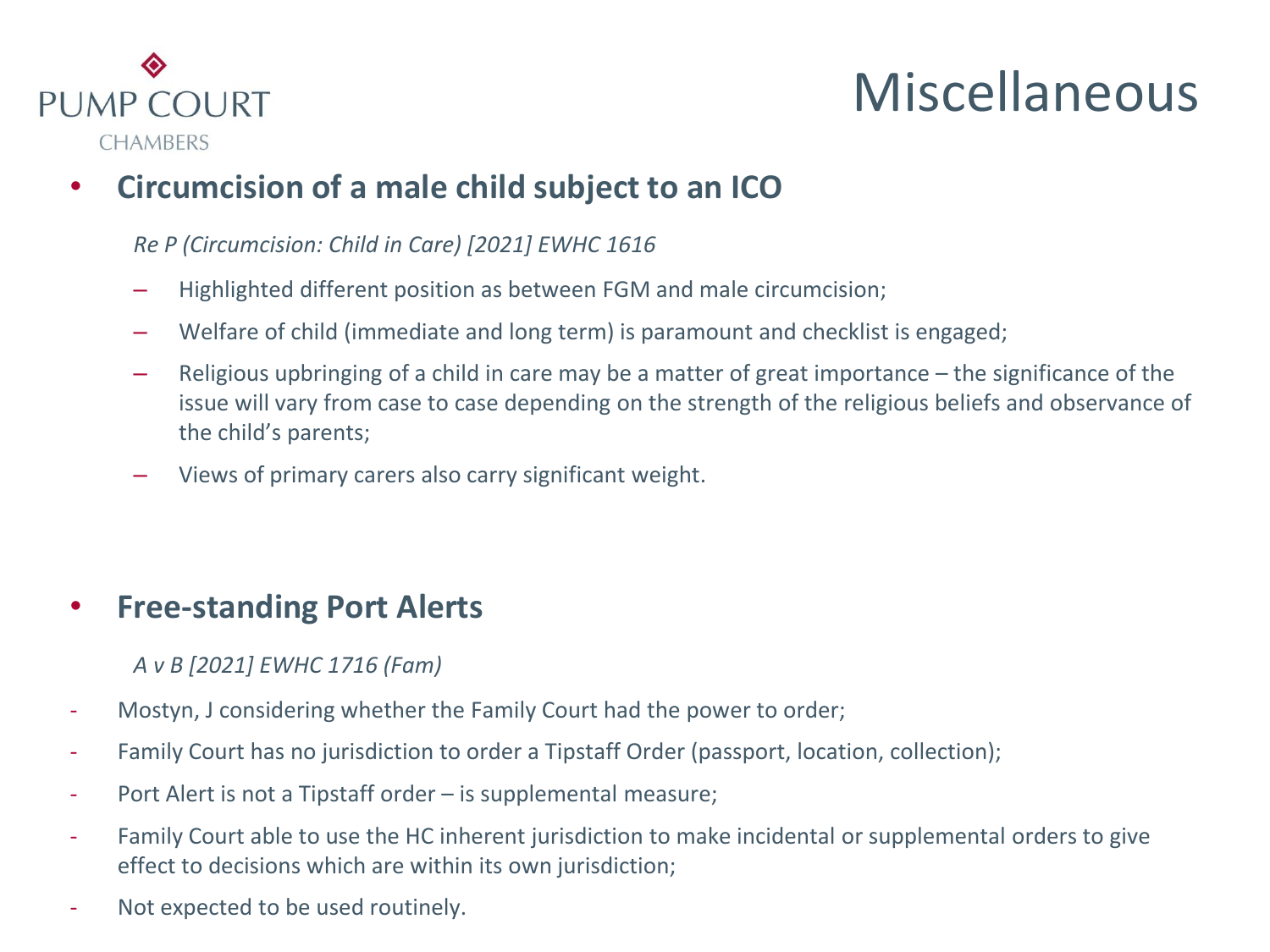

## Miscellaneous

#### • **Post-Brexit: transferring proceedings to countries within the EU**

*Re D (Care Proceedings: 1996 Hague Convention: Article 9 Request)*

- Application by G for court to make request to Swiss authorities for transfer pursuant to Article 9 1996 Hague Convention;
- Possibly one of the first occasions court considering transfer of public law proceedings under the 1996 Convention.

### • **ECHR - contact with a child in care**

*RO v Norway (App no 49452/18) [2021] ECHR 595*

- 6 x pa contact for child in long-term foster care;
- ECtHR concluded a violation of Article 8 did not find the reasons advanced by the DC demonstrated that the authorities had proceeded on the basis that they had a positive duty to take measures to reunite the family as soon as reasonably feasible.